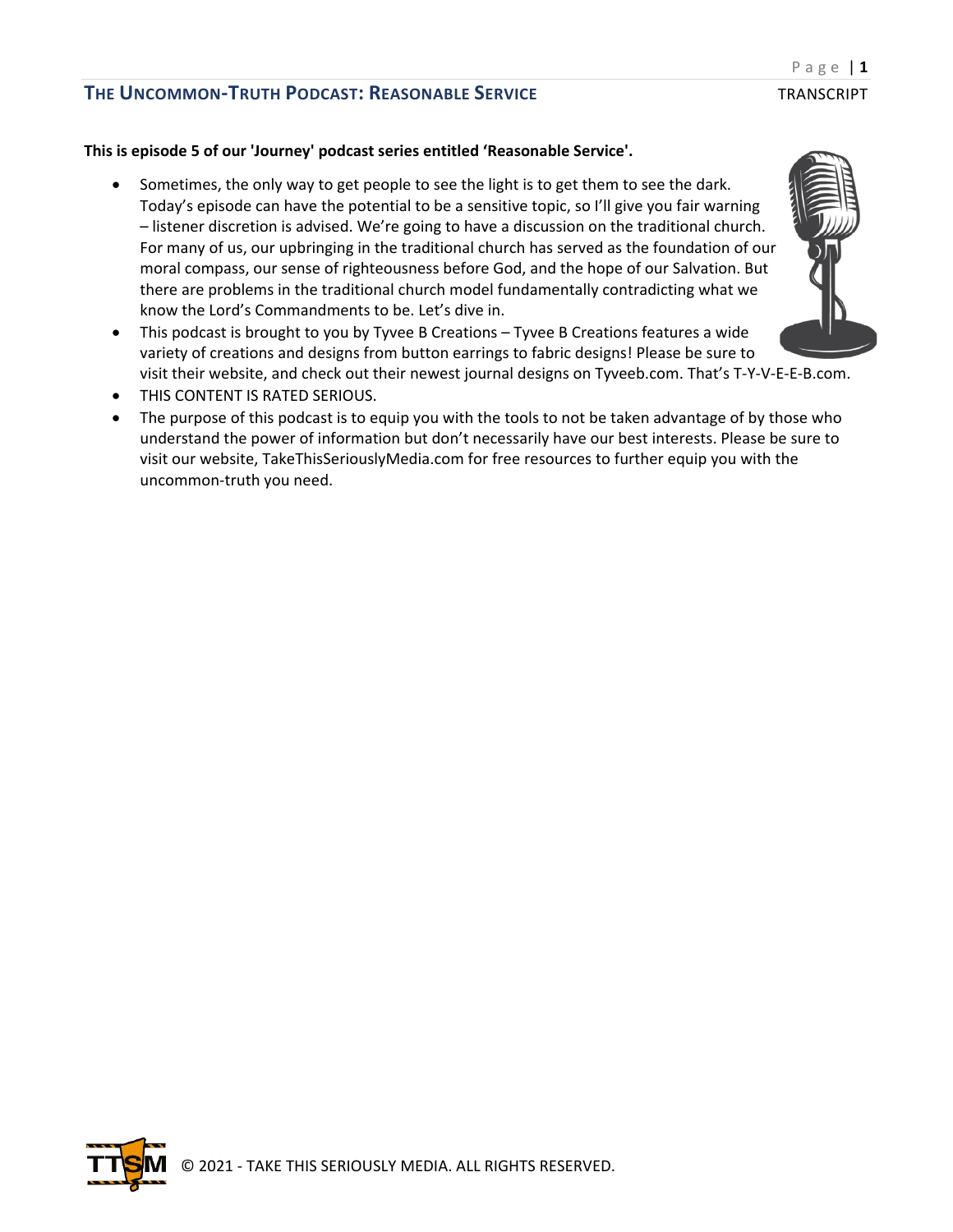#### **Introduction**

- A young man and his family are members of a dynamic and highly regarded church in their community; of which he and his wife have become ordained ministers.
- They are invited to take part in an evening of fellowship sponsored by their church and hosted at their pastor's house.
- This evening promised to be as enjoyable and edifying as many other similar evenings of fellowship; where ministry is given for the building and enrichment of the married couples of the church towards the strengthening of the Body of Christ.
- The young man and his family arrive and are greeted by the pastor's wife, and give warms hello's to everyone present as they make their way to the living room.
- Ministry commences with the teaching of principles of the Word of God, followed by discussion and engagement of ideas.
- Everyone feels the mutual sense of vitalization and inspiration resulting from the discussion.
- As the ministry portion of this evening comes to a close, the evening winds down into a more relaxed atmosphere.
- The young man gets up from his seat and goes to the kitchen area where several of the married men including the pastor are gathered together in light-hearted conversation.
- The light-hearted conversation then turns into light-hearted cackling with the entrance of the young man.
- The pastor clearly targets him with what was understood to be light-hearted jesting; as if to blatantly cast him jokingly as an inept father.
- The young man plays along as a good sport, and brushes off the apparent ridicule; but the jesting continues and climaxes with the statement made by the pastor to the young man: "I'll have to put both you and your son over my knee…".
- Swallowing what the young man believes to be an assault on his manhood while standing there before his peers, he feels a piercing sense of emasculation and contempt; and responds with a pointed finger and an accompanying statement to satisfy the moment: "the only one to put my son over his knee is me…".
- With that, the young man walks out the room, and the pastor and the others seem to simply brush off the exchange and dismiss it as light hearted cackling; while the young man instead holds on to his anger and contempt, allowing it to fester into resentment.
- A few days later just so happened to be Saturday morning leadership training at the church hosted by the pastor; of which the young man was a part.
- Still holding on to his resentment, the young man attends the meeting.
- Up until the very end, he was able to suppress his resentment and wear the false face of congeniality; until a faithful moment while he and his 6 year old son stood at the exit door just a few feet away from the pastor.
- With excitement and expectation, his son asks the young man "can I go to the pastor's house today"?
- Hearing this, the pastor grins as if to say "sure it's ok"; but at the same time, the young man seems to no longer be able to contain his resentment from a few nights prior, and explodes with "No, you're not going to his house today".
- The pastor is visually taken aback by his exacerbated response; but seeing this, the young man proceeds to gather his family, heads to his car, and leaves.
- Early the following morning, the young man gets settled into his routine functions in ministry at his church for the Sunday morning worship service.
- The service progresses as normal and the pastor gets up to preach the message for the day.



© 2021 - TAKE THIS SERIOUSLY MEDIA. ALL RIGHTS RESERVED.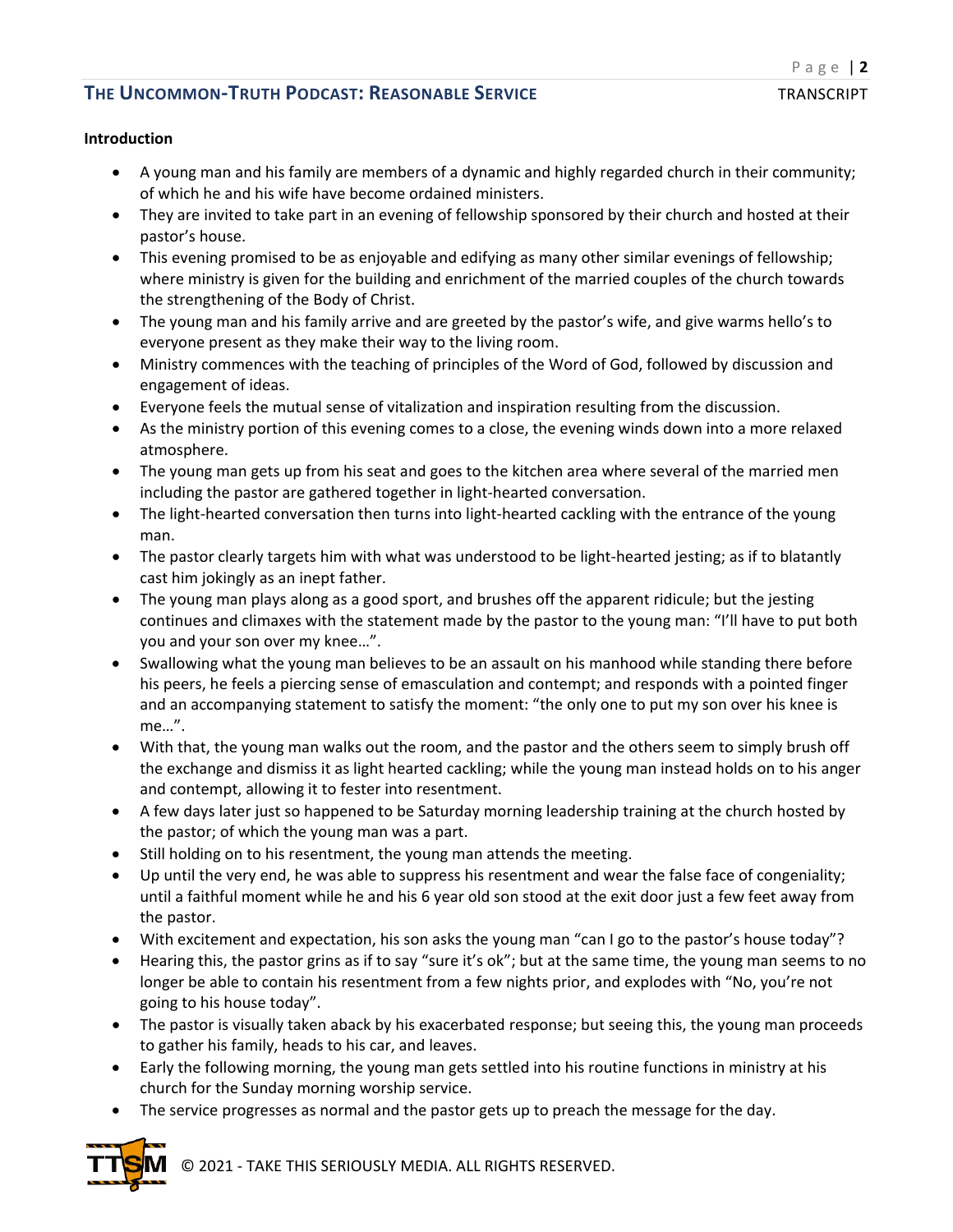- Interestingly enough, the pastor preaches a message about the need for there to be confession to one another of our faults; and in particular, if a person has an 'ought' against his brother, then he must first go to that brother he has an 'ought' against and be reconciled before he gives any gift to God.
- Hearing this greatly distressed the young man.
- He reasoned in himself, "Here I am performing my gift of ministry to God, but now I have to stop and go to the pastor and be reconciled? Wasn't I the one that was offended? How is it that this requirement to be reconciled is upon me?"
- As the service went on, the pastor seemed to press the matter further with the giving of an appeal to all who may have an 'ought' with their brother to go to them and afterwards come to the alter to be reconciled before God.
- Again, this greatly distressed the young man. He reasoned within himself "How can I go to the pastor in front of all these people? Maybe I'll wait until after the service is over".
- So the young man locked down, and held to his function in ministry.
- Moments later, the pastor calls the young man out from his function in ministry, and in front of the entire congregation, speaks into his ear, "step down from your position, kneel at the alter and pray".
- The young man is perplexed, but kneels down and prays.
- Filled with the frustration and embarrassment of the ordeal, he tries to find words to pray to God.
- Next, he feels someone's hands lay upon his head and hears the pastor openly give instructions "pray that that spirit is cast out".
- Finally after the conclusion of the alter call, during the transition to the final phase of the church service, the pastor publicly instructs the young man to sit elsewhere in the congregation, effectively removing him from his function in ministry.
- Towards the end of the service, the young man finally feels the need to at least attempt to obtain the reconciliation that was preached about during the service between himself and the pastor.
- So after the dismissal, he goes to him and expresses that indeed he was offended earlier in the week at the jesting and joking to others about his ineptitude as a father; which caused him to hold onto resentment and bitterness towards him.
- The young man then apologized to the pastor for holding on to that resentment.
- Hearing this, the pastor says "since you publically held onto resentment, then you should publically apologize."
- So without question, the young man takes a microphone, gets the people's attention, and issues a public apology before the church for holding onto an offense towards the pastor.
- Everyone including the pastor seems to listen and graciously accept this plea, and the young man finally feels that he has been reconciled.
- Several months later, the young man happens upon that one verse in the Bible the verse in which Christ refers to a person having an 'ought' with his brother.
- At that moment, Matthew 5:23-24 immediately becomes etched into his memory, commanding the momentary flashback of what he considers to have been a traumatic experience.
- Fighting the emotions of reliving the experience, he reads the words of the scripture… and stops, frozen in place.
- He backs up and reads again… and reads again… and again.
- The startling discovery is undeniable: the words of the preacher DON'T MATCH the words of Christ.
- Focusing on verse 23 he sees clearly that Christ places the burden of being reconciled on the person who knows his brother has an 'ought' against him; opposed to the one who has the 'ought' with his brother.
- The young man reasons within himself: "How could a scripture so well-known have been so easily overlooked?"



© 2021 - TAKE THIS SERIOUSLY MEDIA. ALL RIGHTS RESERVED.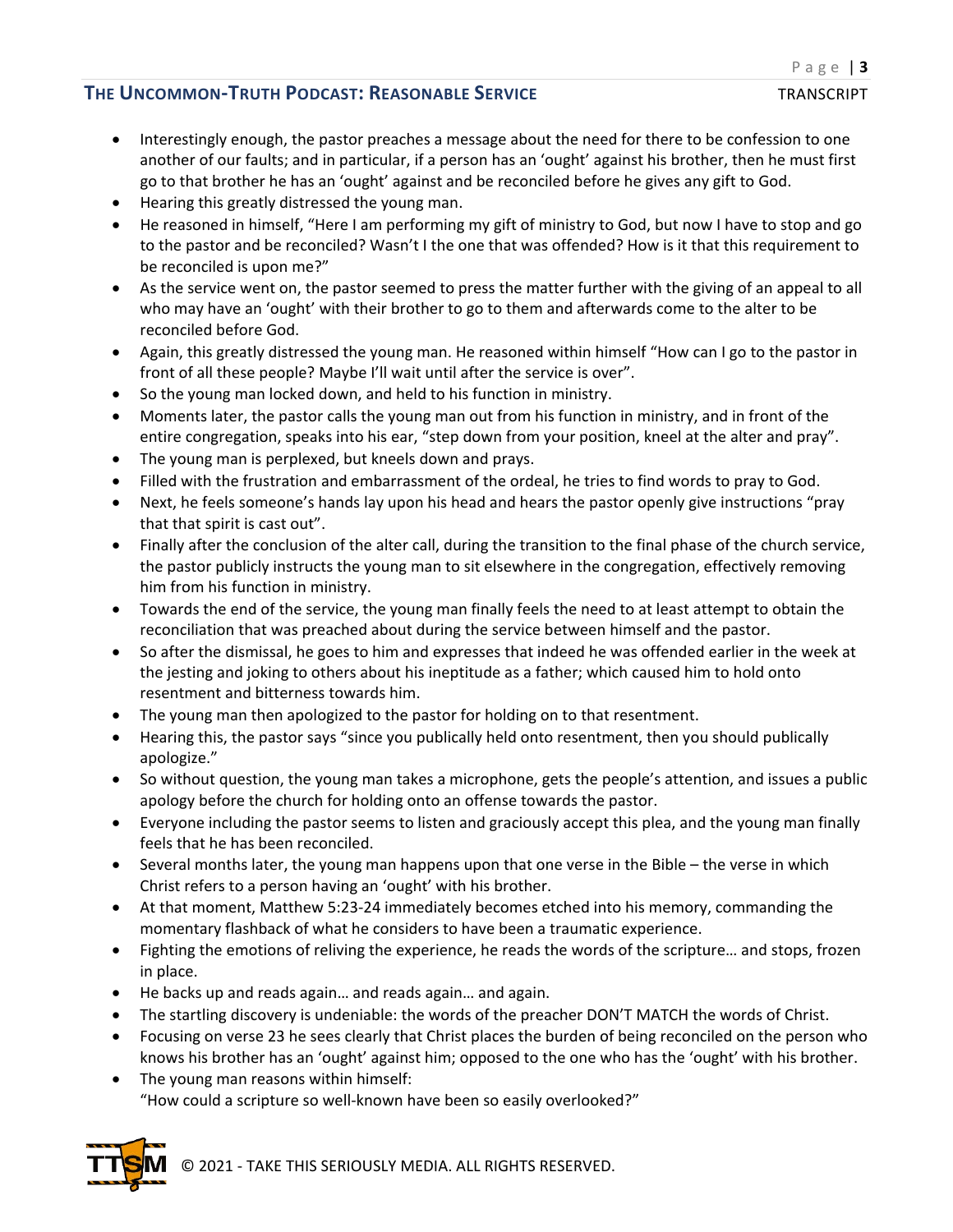"Surely, the pastor should have known this."

"Why did he force me to apologize?"

"Wasn't it his duty to seek reconciliation with me?"

"In any event, how is it that there was any need one way or the other for there to be a public display?" "Even if I was responsible, Christ never stipulated that I be subject to open humiliation, disparagement and demotion."

"One way or the other, Christ never stipulated that the church institution be made publicly aware of the personal reconciliation between two brothers."

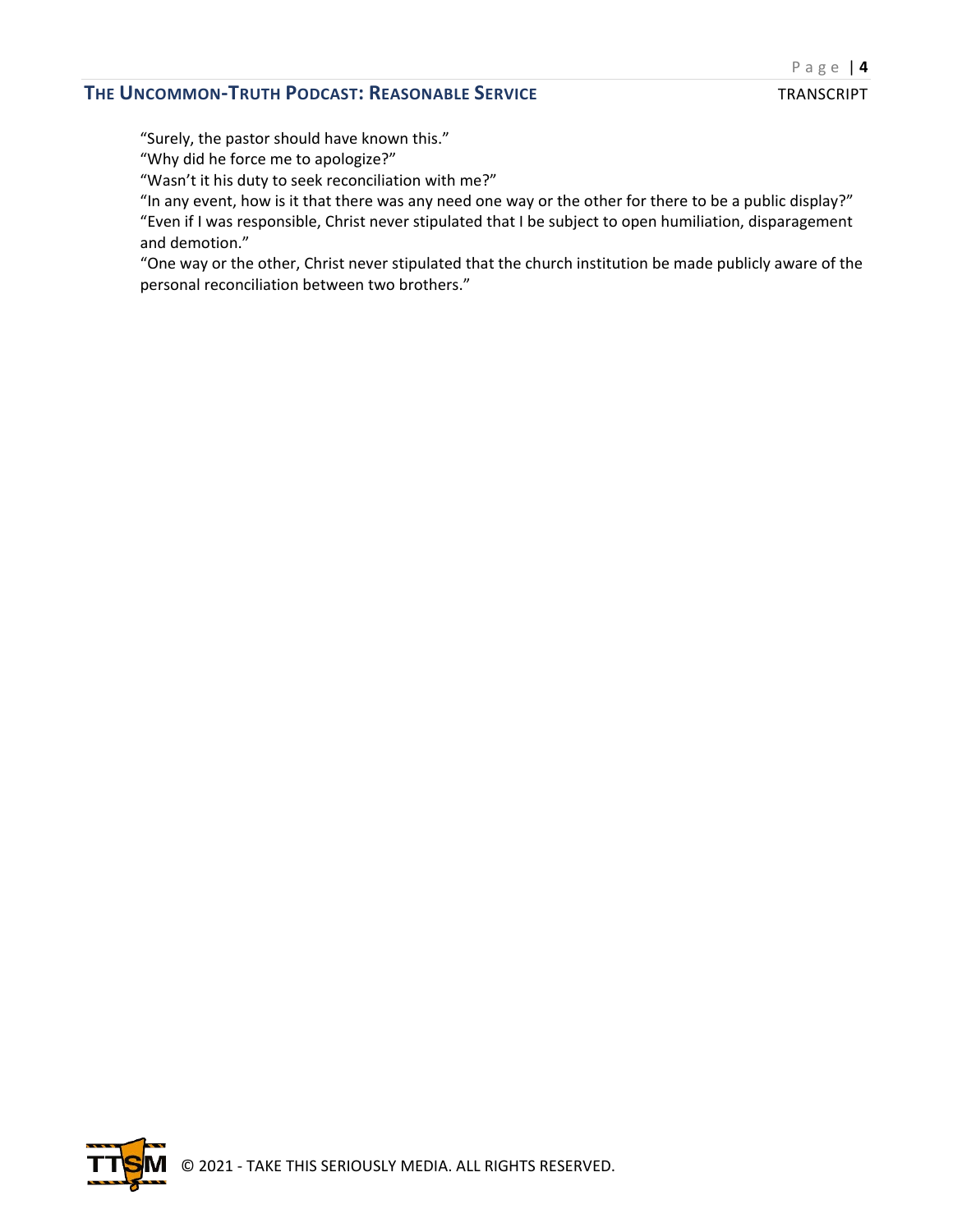### **Dear friends, it's time for us to ask some hard questions about the institution we know today as the traditional church.**

- For many of us, the institution of the traditional church commands great authority in our lives.
- But has that authority ever been abused by the institution?
- For many of us, the institution of the traditional church has served as the foundation for the hope of our salvation.
- But has that hope for salvation ever been obfuscated by the inclusion of requiring acknowledgement of and service to the institution?
- For many of us, the institution of the traditional church has been a source of much needed benevolence in terms of financial support and family enrichment.
- But has that much needed benevolence ever been leveraged by the institution to appeal to the person's need to pay that received benevolence forward with, say, greater servitude or emotional devotion to the pastor?
- For many of us, the institution of the traditional church has provided a strong sense of belonging to a community of like-minded individuals, answering our needs for emotional wellbeing.
- But has that sense of belonging ever been misinterpreted as being available only on the basis of validation by the institution; that is, to those who are favorably recognized and given acceptance?
- For many of us, the institution of the traditional church has served as the one place that we believe our God-given purpose for living is actively being fulfilled, and God is pleased with our service to Him in our functions in the institution.
- But has that need of ours to fulfill God's purpose in the church ever been leveraged by the institution; dangling it before us as a carrot on a string? How many times has the promise of stripping someone of an assigned purpose been used to keep people in line?
- For many of us, the institution of the church has served as our moral compass and sense of righteousness before God.
- But is there potential for conflict between religiously held traditions within the institution and the keeping of God's commandments?
- And here's the ultimate question: Can the institution itself get its own way; having the intention to lift members to a higher level of righteousness, but requiring them to place undue importance in itself?
- As in the opening anecdotal story, the young man had a valid point.
- The argument could be made that there was really no practical use for making his need to be reconciled to his brother public knowledge.
- And herein lies the problem.
- When people mention that famous phrase 'church hurt', they're usually referring to the weight of the institution behind the pain; opposed to pain from a single member in the institution.
- It's conceivable that there are other issues involved that would warrant the institution placing itself as the central theme in person's spiritual duties.
- Perhaps there are special interests. Perhaps there's an attempt for it to procure its own existence.
- But one thing is for certain: Our Lord Jesus Christ is categorically opposed to anyone receiving public recognition for the performance of spiritual duties; as this leads to hypocrisy (see Matt 6:5-6 for reference).
- And the sad fact is, the institution throwing its weight around in this regard has been a staple in the institution of our traditional church.

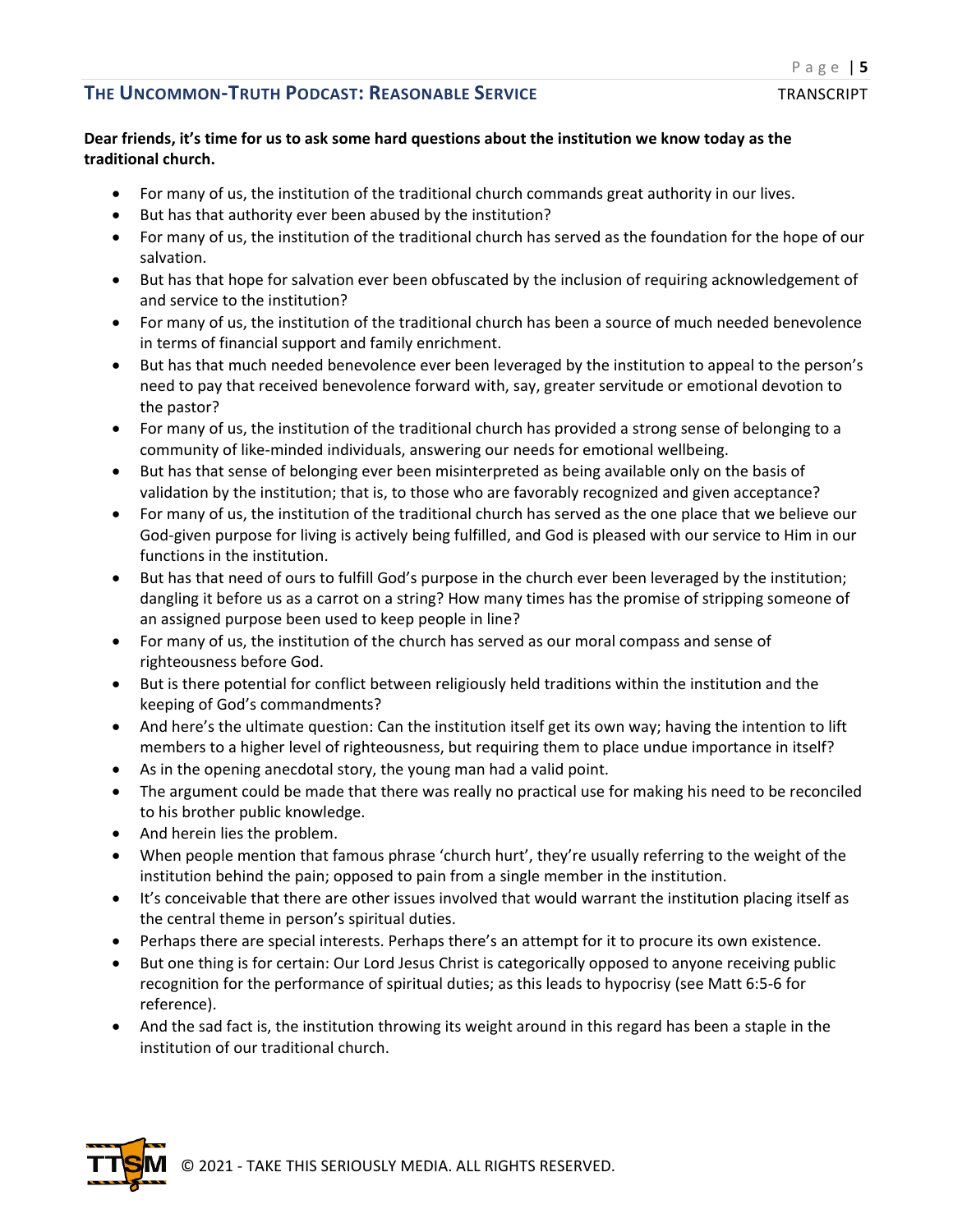#### **Let's clear up the misconceptions by examining the commandments.**

- In the Holy Scriptures, Jesus Christ, or by His Hebrew-given name Yashua Ha Mashiach, is challenged by the Pharisees to answer which of the commandments is the greatest.
- When He answered, He gave a rather unexpected authoritative explanation of how to see keeping the commandments.
- The exchange is recorded Matthew 22:37-40 for your reference, but is summarized as follows.
- Jesus said the first and greatest commandment is to love the Lord God with all your heart, soul, and mind.
- Further, the second is similar in that you are to love your neighbor as yourself.
- Further still, all the law and the prophets hang on these two.
- First, let's investigate the first commandment 'Thou shalt love the Lord thy God with all thy heart, soul, and mind'.
- Notice His use of both words 'first' and 'greatest'.
- It is not necessary to use both the terms 'first' and 'greatest' in simply answering the Pharisee's question. For this, either the word 'first' or the word 'great' would suffice.
- However, He goes through the trouble of specifying both terms 'first' and 'greatest' because He is indicating authority.
- There's a well-known paradigm in theology known as the Principle of First Mention, and it's this principle that Jesus is referring to.
- The general concept is, precedent is set by way of sequence. So truth principles that are mentioned FIRST in sequence are given the weightiest or most critical importance as a matter of necessity, and set the tone for supporting truth principles.
- So, He uses the word 'first' obviously to specify sequence, and uses the word 'great' to specify magnitude.
- But let's think about this for a moment: 'Thou Shalt Love the Lord God with all thy heart, soul, and mind' is not part of The 10 Commandments; and yet according to Christ, it's first in sequence, and greatest in magnitude.
- So the best way to reconcile this is to realize that the two commandments given by Christ must transcend The 10 Commandments; and in addition transcend all the recorded law and the prophets of the Old Testament.
- Adam was never given The 10 Commandments in the Garden of Eden, but the commandments he was given were in association with his relationship with God; as described by Him walking with Adam in the cool of the evening. This can be characterized as a covenant relationship.
- Noah was never given The 10 Commandments, but the commandments he was given were in association with his relationship with God; as described in scripture that he walked with God; in return God made a covenant with him.
- Abraham was never given 10 Commandments, but the commandments he was given were in association with his relationship with God; as described in scripture that he was a friend of God; and in return God made a covenant with him.
- And The 10 Commandments that were given to Moses were done so in conjunction with the covenant God made with him and the children of Israel.
- So based on this clear pattern, we can deduce that the 'first' and 'great' commandment is referring to Covenant.
- Secondly, let's look at the second commandment 'Thou shalt love thy neighbor as thyself'.
- This obviously refers to the 'golden rule' which has everything to do with morality.